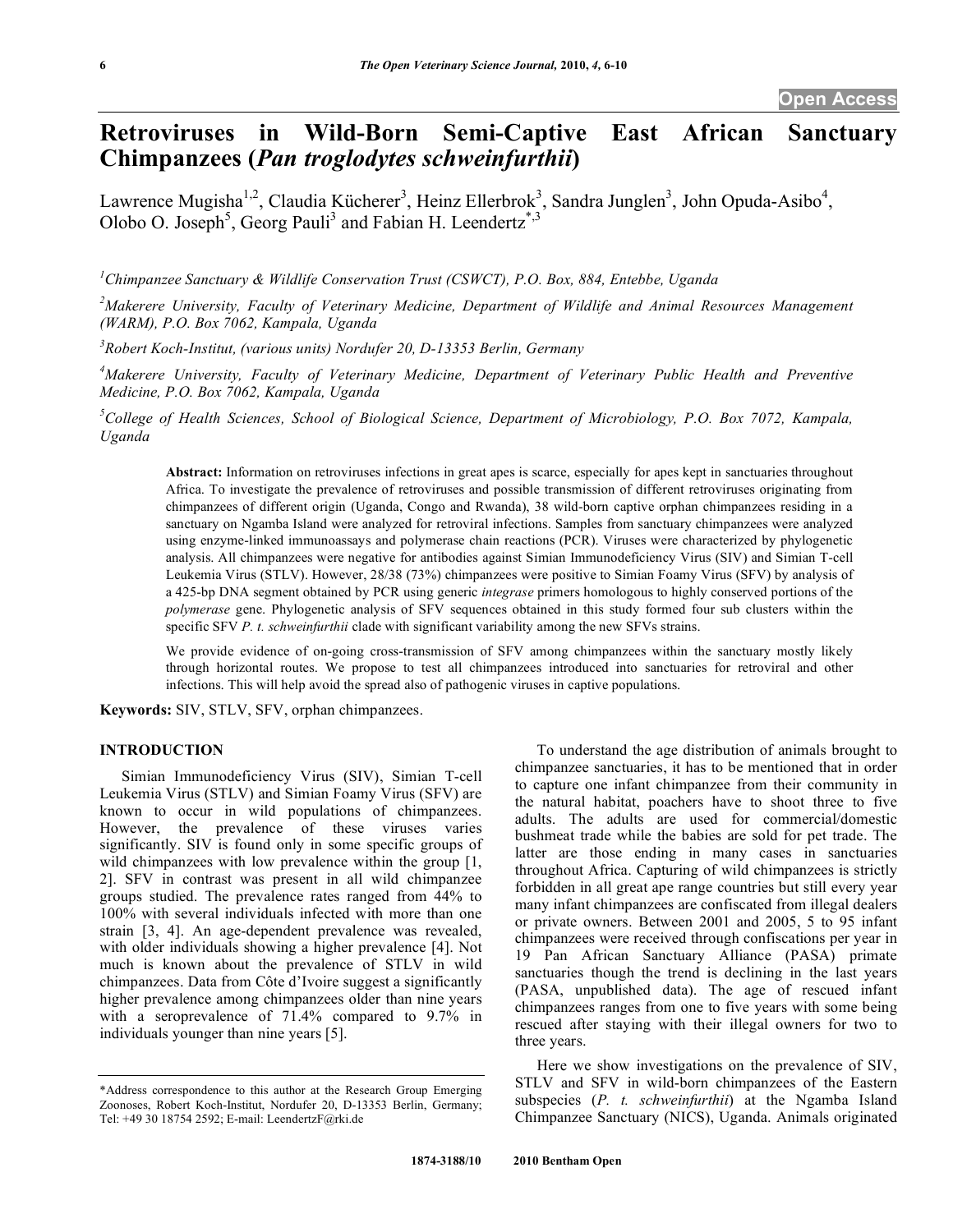#### **Table 1. Name, Origin, Sex and Results of Foamy Virus PCR of Chimpanzees on Ngamba Island**

| Name                  | <b>Sex</b> | Est. Yr of<br><b>Birth</b> | Age (yrs)<br>by 2007        | <b>Year of Arrival</b> | Origin  | <b>First Round</b><br><b>PCR</b> | Integrase<br><b>Nested PCR</b> |
|-----------------------|------------|----------------------------|-----------------------------|------------------------|---------|----------------------------------|--------------------------------|
| Kidogo                | Female     | 1984                       | 23                          | 1998                   | Congo   |                                  |                                |
| Sophie                | Female     | 1986                       | $21\,$                      | 1998                   | Congo   |                                  |                                |
| Katie                 | Female     | 1987                       | 20                          | 1998                   | Congo   |                                  |                                |
| Ikuru                 | Female     | 1995                       | 12                          | 1999                   | Congo   | $^{+}$                           | $^{+}$                         |
| Billi                 | Female     | 1998                       | 10                          | 2001                   | Congo   |                                  | $^{+}$                         |
| Mukisa                | Female     | 1998                       | 9                           | 2001                   | Congo   |                                  | $^{+}$                         |
| Ndyakira              | Female     | 1999                       | 8                           | 2002                   | Congo   |                                  |                                |
| Nakuu                 | Female     | 2001                       | 6                           | 2003                   | Congo   | $^{+}$                           | $+$                            |
| Peace                 | Female     | 1986                       | 21                          | 1998                   | Uganda  | $^{(+)}$                         | $^{(+)}$                       |
| Connie                | Female     | 1989                       | 18                          | 1998                   | Uganda  |                                  | $\qquad \qquad +$              |
| Bahati                | Female     | 1990                       | 17                          | 1998                   | Uganda  |                                  |                                |
| Natasha               | Female     | 1990                       | 17                          | 1998                   | Uganda  |                                  | $^{+}$                         |
| Becky                 | Female     | 1991                       | 16                          | 1998                   | Uganda  |                                  | $^{+}$                         |
| Sally                 | Female     | 1991                       | 16                          | 1998                   | Uganda  |                                  |                                |
| Cindy                 | Female     | 1993                       | 14                          | 1998                   | Uganda  |                                  | $^{(+)}$                       |
| Nkumwa                | Female     | 1996                       | $11$                        | 1998                   | Uganda  |                                  | $(+)$                          |
| Kazahukire            | Female     | 1999                       | $\,$ 8 $\,$                 | 2002                   | Uganda  | $^{+}$                           | $\qquad \qquad +$              |
| Kyewunyo <sup>1</sup> | Female     | 2002                       | 5                           | 2002                   | Uganda  | $\overline{\phantom{a}}$         | $^{+}$                         |
| Megan                 | Female     | 1984                       | 23                          | 1998                   | Rwanda  | $\overline{\phantom{a}}$         | $\left( +\right)$              |
| Nagoti                | Female     | 1986                       | 21                          | 1998                   | Unknown | $\overline{a}$                   | $^{+}$                         |
| Nani                  | Female     | 2001                       | 6                           | 2002                   | Unknown |                                  | $\qquad \qquad +$              |
| Masiko                | Male       | 1984                       | 23                          | 1998                   | Congo   | $+$                              | $\qquad \qquad +$              |
| Sunday                | Male       | 1987                       | 20                          | 1998                   | Congo   |                                  | $\qquad \qquad +$              |
| Robbie                | Male       | 1986                       | $21\,$                      | 1998                   | Congo   |                                  | $^{+}$                         |
| Mawa                  | Male       | 1996                       | 11                          | 1999                   | Congo   | $^{+}$                           | $^{+}$                         |
| Kalema                | Male       | 1996                       | 11                          | 1999                   | Congo   |                                  |                                |
| Umutama               | Male       | 1996                       | 11                          | 1999                   | Congo   | $^{+}$                           | $^{+}$                         |
| Umugezi               | Male       | 1997                       | 10                          | 1999                   | Congo   |                                  | $^{+}$                         |
| Baluku                | Male       | 1998                       | 9                           | 1999                   | Congo   |                                  | $\qquad \qquad +$              |
| Asega                 | Male       | 1998                       | 9                           | 2000                   | Congo   |                                  | $^{+}$                         |
| Kisembo               | Male       | 1999                       | 8                           | 2000                   | Congo   |                                  |                                |
| Indi                  | Male       | 1999                       | 8                           | 2001                   | Congo   |                                  | $^{(+)}$                       |
| Okech                 | Male       | 2001                       | $\tau$                      | 2003                   | Congo   |                                  | $^{+}$                         |
| Rambo                 | Male       | 2004                       | $\sqrt{3}$                  | 2006                   | Congo   |                                  |                                |
| Tumbo                 | Male       | 1989                       | $1\,8$                      | 1998                   | Uganda  |                                  | $\overline{\phantom{a}}$       |
| Mika                  | Male       | 1992                       | 15                          | 1998                   | Uganda  |                                  | $\qquad \qquad +$              |
| Bwambale              | Male       | 1999                       | $\boldsymbol{7}$            | 2002                   | Uganda  | $^{+}$                           | $^{+}$                         |
| Rutoto                | Male       | 2004                       | $\ensuremath{\mathfrak{Z}}$ | 2006                   | Uganda  |                                  | $^{+}$                         |

<sup>1</sup> Kyewunyo is captive born. ( ) sequences not analyzable.

mainly from Uganda and the Democratic Republic of Congo and a few from Rwanda (Table **1**). Furthermore we provide molecular data on the SFV strains detected.

## **MATERIALS AND METHODS**

 The chimpanzee sanctuary started in 1998 and is located on Ngamba Island (S 000 06/E 32<sup>°</sup>39, 0.46 km<sup>2</sup>, 1160 m above sea level). Chimpanzees were brought to the sanctuary after being rescued from illegal traders and poachers. The island is 100 hectares of secondary rain forest, lies 23 km off

Entebbe in the north-west of Lake Victoria, and is part of the Koome group of islands in the Mukono District, Uganda. The samples investigated in this study were obtained from 38 orphan chimpanzees in semi-captive management at NICS, following research approval from the relevant national authorities. The individuals tested consist of 21 females and 17 males. Table **1** summarizes the age at the time of introduction into the sanctuary and origin of the chimpanzee. Apart from the initial group of 17 chimpanzees that had lived together before being brought to the island,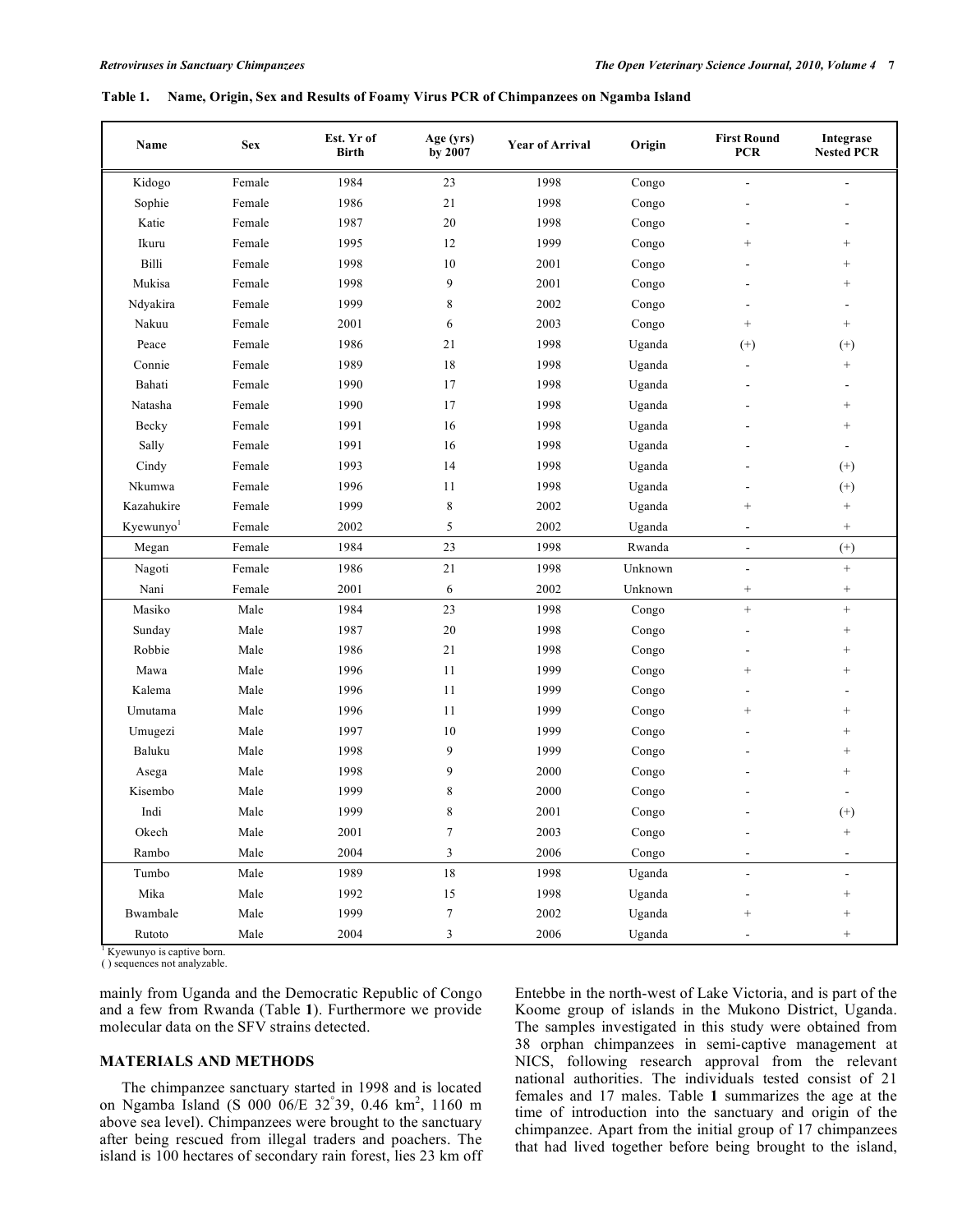most of the chimpanzees arrived at the sanctuary at the age range from three to five years. The chimpanzees underwent a three-month quarantine period but no serological or PCR analyses were done to screen for viral pathogens.

 During an annual medical health check in February, 2007, blood was collected from all chimpanzees under general anesthesia. Whole blood (10 ml) was taken by inguinal venipuncture using CPT Vacutainer tubes. 8 ml of blood was centrifuged at 1600 g (2800 rpm) for 30 minutes. Two aliquots of the buffy coat were refrigerated at 4°C for 15 minutes and then stored in cryotubes in liquid nitrogen at the Uganda Virus Research Institute till transported on dry ice to the Robert Koch-Institut in Berlin/Germany for analysis. Serum was stored at -20°C. The permit to export biological samples from endangered species was obtained from Uganda and German offices for the Convention on International Trade in Endangered Species (CITES).

 DNA was extracted from the buffy coat using the QIAamp DNA Blood Min Kit (Qiagen, Hilden, Germany). Amplification of SFV proviral genomic region (425 bp; 6086 - 6492 on SFV reference sequence NCV001364) was performed using generic primers targeting the viral integrase (*int*) region as previously described [6]. Standard PCR conditions were used for both rounds of amplification with the exception of the annealing temperatures of  $60^{\circ}$ C for 45 cycles for the first round and 55° C for 45 cycles for the second round, respectively. Generic and nested PCR products were visualized in 1.5% agarose gels stained with ethidium bromide under UV light.

 The purified PCR products were sequenced in both directions with PCR primers using the BigDye terminator cycle kit (Applied Biosystems, Darmstadt, Germany) on an ABI Prism 3100 automated sequencer (Applied Biosystems).

 Sequences were aligned with the ClustalW program, manually edited and imported into PHYLIPversion3.67 (http://evolution.genetics.washington.edu/phylip.html). The following reference sequences were used: GenBank accession numbers were AY686179, AY583781; AY278782, X83293, AY686201, X83290, DQ354075, DQ354089, X83292; AY686203, AY686206, AY195688, AY278792, AY278776, AF049086, AY686195, AY195685, X83297, AY195682, X83296, AY639122, AY639141, AY639133, EU527588, AY639136, AY639123, AY639124, AY639138, AY639128, AY639130; EU527540, EU527532, X83294, EU527541, EU527501, EU527498, EU527637, AY195676, AY195675, EU527499, EU527496, EU527534, EU527502, X83298. Distance-based trees were generated using the Kimura two-parameter model in conjunction with the Neighbor Joining (NJ) and minimum-evolution methods in the PHYLIP software package [7]. The topology of the tree was confirmed by Maximum Likelihood analyses. The reliability of the inferred tree was evaluated by bootstrap analysis on 1000 replicates.

 For serological analyses a commercially available enzyme immunoassay kit for the detection of antibodies against human T-lymphotropic virus types I and II (HTLV-I/-II) was used (Murex Biotech Limited, Dartford, UK) according to the manufacturer's instructions. This test has been shown to efficiently detect STLV-1 in wild

chimpanzees [5]. Simian Immunodeficiency Virus (SIV) antibody detection was performed using the Murex HIV-1.2.0 kit (Abbott Murex Biotech Limited) according to the manufacturer's instructions and the GENESCREEN HIV 1.2 version 2 (BIO-RAD, München, Germany) which were designed for the detection of antibodies directed against human immunodeficiency virus and is widely used for detection of SIV in non-human primates (data will be shown elsewhere).

## **RESULTS AND DISCUSSION**

 DNA samples from 38 chimpanzees were available, 28 (73.7%) were positive for SFV by PCR (Table **1**). All serum samples were negative for HIV and HTLV/STLV antibodies. These results showed that none of the chimpanzees in the sanctuary was infected with SIV or STLV.

 *Int* sequences from 23 out of 28 chimpanzee blood samples positive for SFV DNA could be used for sequence analysis. Five sequences were of poor quality due to low PCR signal and were therefore not included in this analysis. The nucleotide sequences obtained in this study were submitted to GeneBank (NCBI) and published under the accession numbers EU239510-EU239533.

 Phylogenetic tree analysis was performed with the NJ method using the 23 SFV sequences generated in this study and published relevant SFV sequences from all chimpanzee subspecies, as well as from gorilla, bonobo, orangutan, African and Asian monkeys and one sequence of an SFVinfected human [4, 6, 8-10].

 The obtained sequences group fell within the SFV clade of the Eastern chimpanzee subspecies (*P. t. schweinfurthii*) (Fig. **1**). The subspecies status of the chimpanzees studied plus their genetic diversity and association was established as *P. t. schweinfurthii* by analysis of mtDNA (data not included here). Within this clade, *the* 23 SFV sequences grouped in four subclusters with other recently published SFV strains from East African chimpanzee subspecies. While 22 sequences grouped in subclusters 1 to 3, one strain obtained from the individual "Umutama" clusters with recently published sequences obtained from wild chimpanzees in subcluster 4.

 SFV strains from some individuals were genetically more closely related than others. The SFV strain from "Robbie", a former alpha male of the community, forms a subcluster with SFV strains from the chimpanzees "Kyewunyo", "Connie", "Baluku", "Umugezi" and "Nagoti" with 99.5 to 100.0 % nucleotide identity. "Mika", the current alpha male, has 99% to 100% nucleotide identity with "Rutoto", one of the new infant arrivals at the sanctuary, and "Becky". Also sequences of "Sunday", "Masiko" and "Ikuru" showed 99.9% nucleotide identity. It is noteworthy to mention that "Ikuru" has been frequently bitten by the other two chimpanzees. Further investigations should show whether SFV-positive individuals are infected with more than one strain.

 Sanctuary chimpanzees are usually living in a limited habitat forming a large community, which leads to a high aggression level. In contrast to the natural situation, the individuals have no alternative to keeping out of a conflict or avoiding further conflicts by staying at a distance of each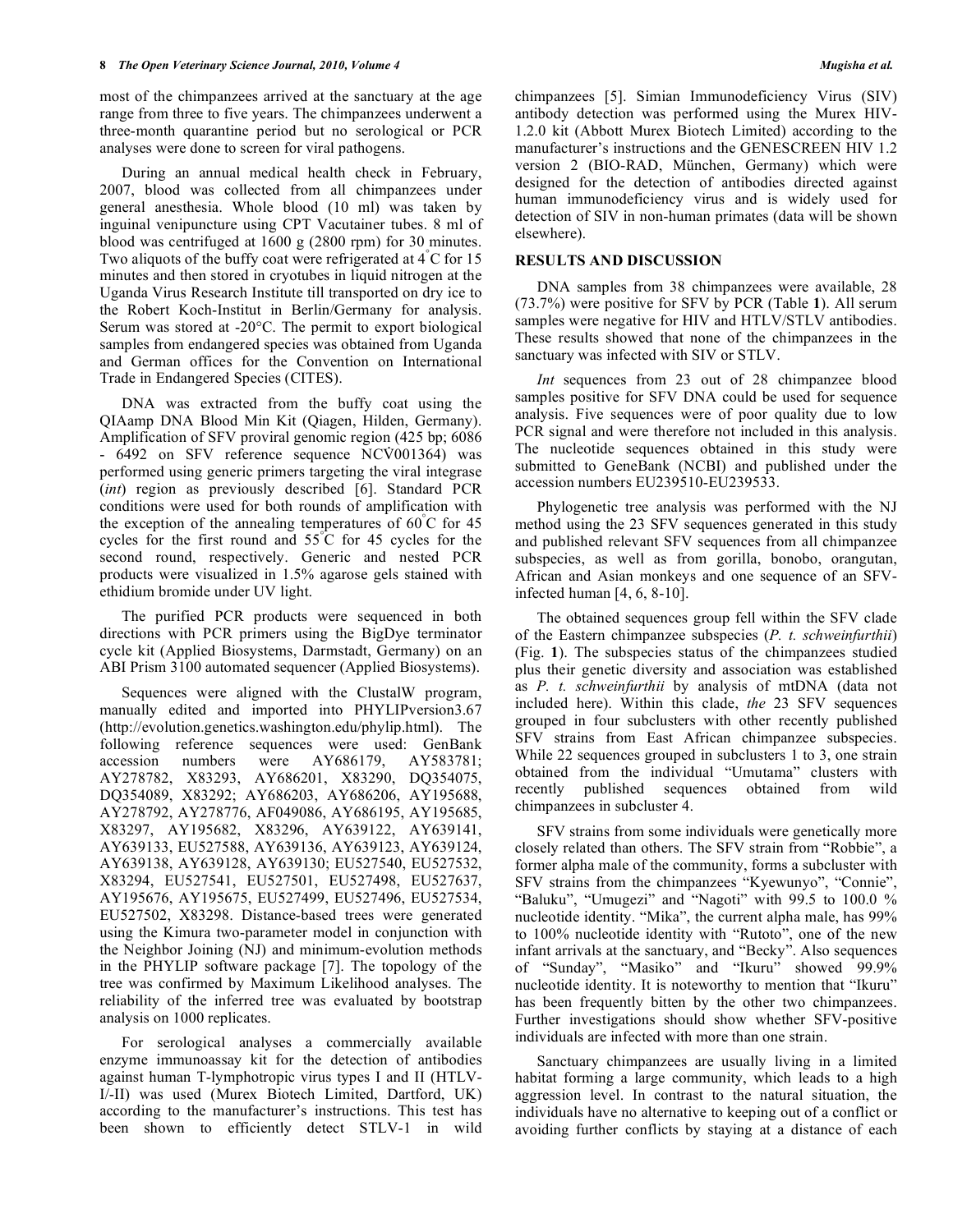

Fig. (1). Phylogenetic analysis of int sequences from SFV-infected chimpanzees of Ngamba and selected published sequences from four chimpanzee subspecies. The species' origins for the chimpanzee SFV sequences used are indicated. The phylogeny is based on the Neighbour-joining method using 2 Kimura distances performed in PHYLIP3.67 and the reliability of the inferred tree was evaluated by bootstrap analysis on 1000 replicates. The topology of the tree was confirmed by Maximum Likelihood Method. The scale bar represents an evolutionary distance of 0.1 nucleotide per site. The tree was rooted by using the new spider Monkey SFV sequence (X83298).